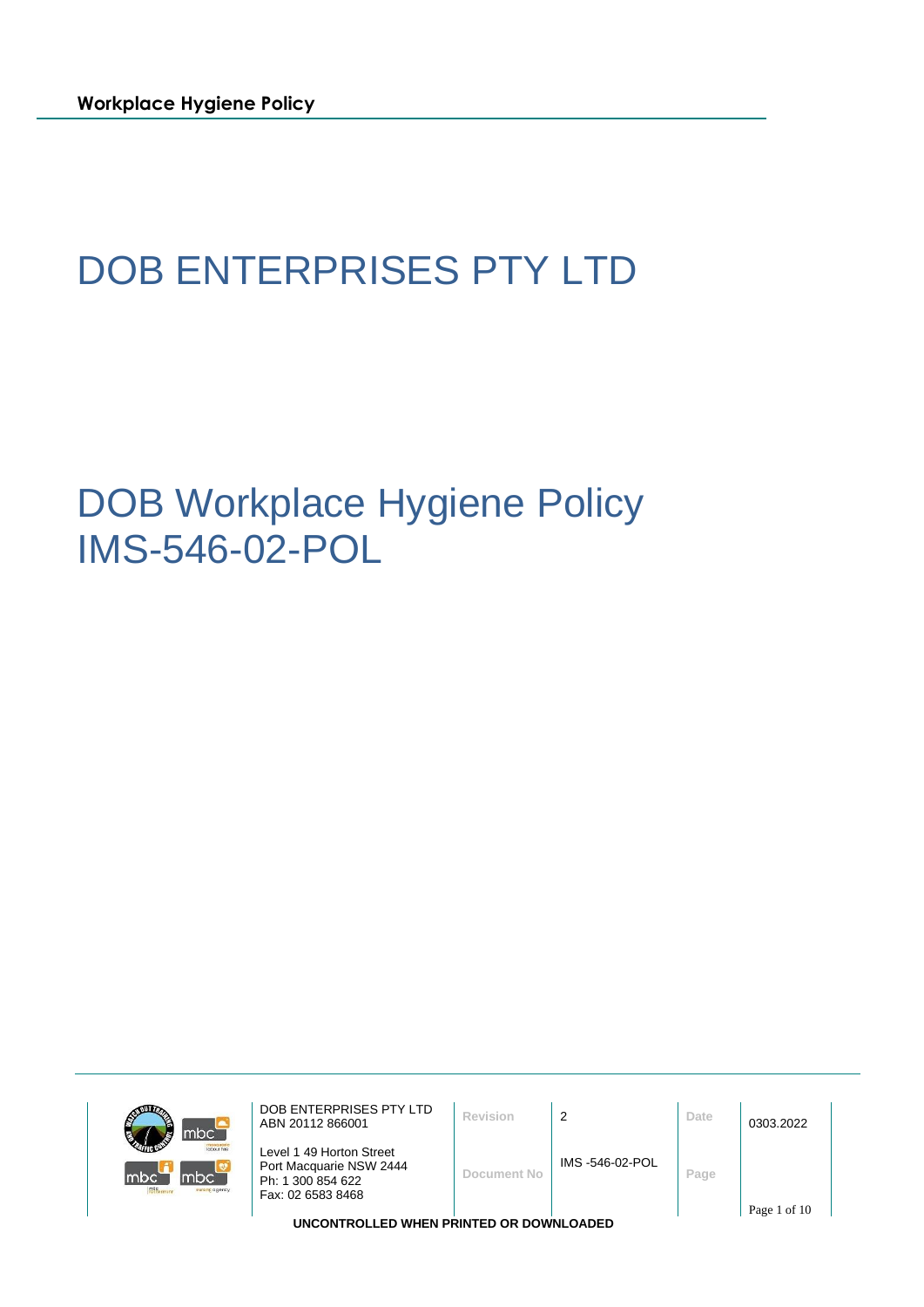# **Revision History**

| <b>Date</b> | <b>Rev</b>     | <b>Modified</b><br><b>By</b> | <b>Changes Made,</b><br><b>Review History</b>       | <b>Reviewed</b><br>by      | <b>Approved</b><br>by      |
|-------------|----------------|------------------------------|-----------------------------------------------------|----------------------------|----------------------------|
| 07.05.2020  | $\overline{0}$ | <b>Sunette</b><br>Opperman   | Creation                                            | S Rupert                   | S Rupert                   |
| 10.05.2021  | 1              | Ellen<br>Crepaz              | Update<br>Handwashing<br>&<br>Airborne<br>Pathogens | <b>Sunette</b><br>Opperman | <b>Sunette</b><br>Opperman |
| 03.03.2022  | 2              | <b>Sunette</b><br>Opperman   | Update visitors to<br>office<br>now<br>allowed      | <b>Sunette</b><br>Opperman | <b>Sunette</b><br>Opperman |
|             |                |                              |                                                     |                            |                            |
|             |                |                              |                                                     |                            |                            |
|             |                |                              |                                                     |                            |                            |
|             |                |                              |                                                     |                            |                            |
|             |                |                              |                                                     |                            |                            |
|             |                |                              |                                                     |                            |                            |

| mbc <sup>-</sup>                                             | DOB ENTERPRISES PTY LTD<br>ABN 20112 866001                                                   | Revision    |                | Date | 0303.2022    |  |
|--------------------------------------------------------------|-----------------------------------------------------------------------------------------------|-------------|----------------|------|--------------|--|
| <b>Icloour hire</b><br>mbc`<br>Imbc<br>mtc<br>nursing agency | Level 1 49 Horton Street<br>Port Macquarie NSW 2444<br>Ph: 1 300 854 622<br>Fax: 02 6583 8468 | Document No | IMS-546-02-POL | Page |              |  |
|                                                              |                                                                                               |             |                |      | Page 2 of 10 |  |
| UNCONTROLLED WHEN PRINTED OR DOWNLOADED                      |                                                                                               |             |                |      |              |  |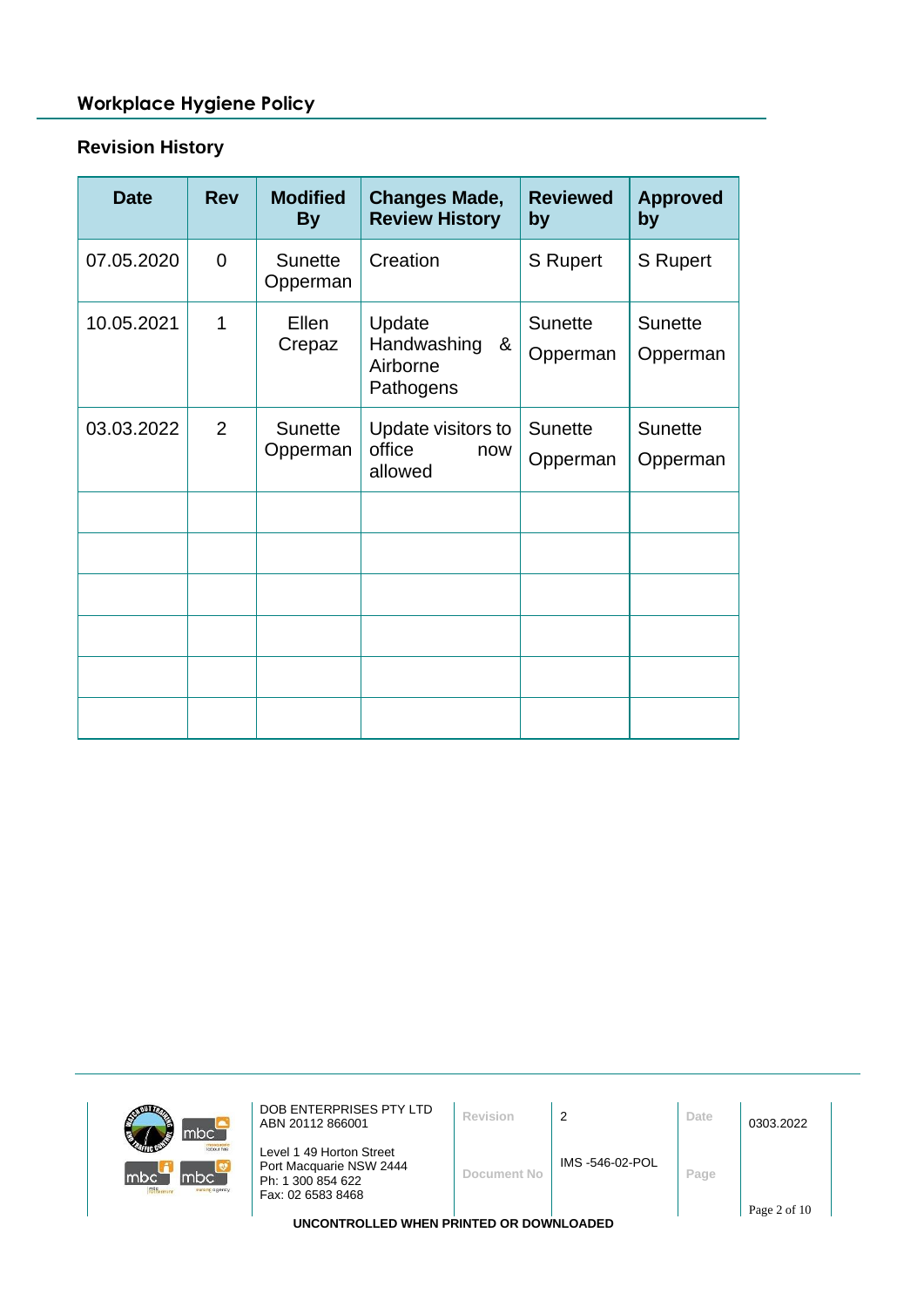#### **Objective:**

The primary objective of this policy is to achieve a safe working environment by maintaining high standards of hygiene and provide a safe environment for all staff and visitors.

This policy covers all persons who are directed or engaged to undertake tasks at DOB Enterprises Pty Ltd t/a MBC Nursing, MBC Recruitment, Watchout Training and Traffic Control and Macquarie Labour Hire, workplaces/locations including workers, independent contractors, work experience students, trainees, apprentices, volunteers and visitors.

#### **Definition:**

**Cross-contamination** is the transfer of harmful material from a dirty or less-clean area to a cleaner area or food product (e.g. dirty knives contacting clean product).

# **Policy:**

DOB is committed to ensuring the highest level of workplace health and safety. The organisation commits to implementing practices that minimise the risk of cross-contamination and worker exposure to airborne, bloodborne and contact pathogens.

To achieve a hygienic working environment, the following hygiene practices will be implemented:

- Effective handwashing;
- Hygienic cleaning techniques;
- Safe handling and disposal of waste;
- Maintenance of a clean, hygienic environment.

#### $\bullet$

#### **Responsibilities:**

Each individual at DOB has a responsibility to maintain safe hygiene practices

The Organisation is responsible for:

- Ensuring that a Workplace hygiene policy is in place, effective, adequately monitored and regularly reviewed;
- Ensure that supporting policies, procedures and mechanisms are in place that covers in detail specific matters;
- Provide adequate resources for training, education, counselling and any other requirements to fulfil hygiene requirements and compliance with OHS legislation and government advice;

| mbc <sup>-</sup>                                            | DOB ENTERPRISES PTY LTD<br>ABN 20112 866001                                                   | Revision    | $\overline{2}$  | Date | 0303.2022    |  |
|-------------------------------------------------------------|-----------------------------------------------------------------------------------------------|-------------|-----------------|------|--------------|--|
| <b>Icloour hire</b><br>lmbc<br>mbc<br>mtc<br>sursing agency | Level 1 49 Horton Street<br>Port Macquarie NSW 2444<br>Ph: 1 300 854 622<br>Fax: 02 6583 8468 | Document No | IMS -546-02-POL | Page | Page 3 of 10 |  |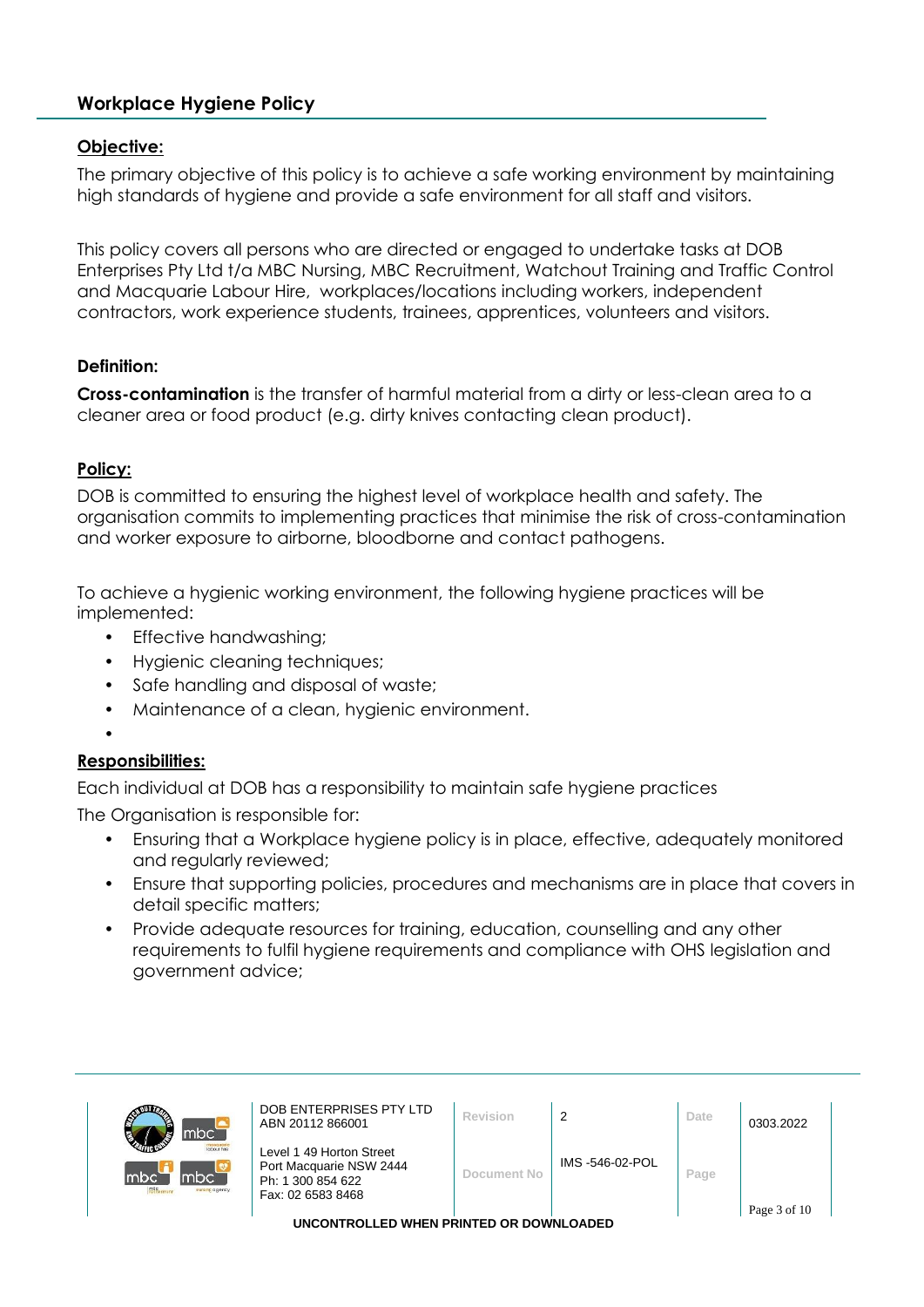#### **Supervisors/Managers** are responsible for:

- Managing the implementation, on-going monitoring and review of the Workplace Hygiene Policy, Procedure and supporting mechanisms;
- Ensuring that all relevant parties are provided with a copy of this policy and have a clear understanding of procedures and practices;
- Assisting and complying with confidentiality regarding hygiene matters;
- Taking appropriate action immediately if a worker reports or discloses any suspected breaches of hygiene requirements made by other workers, in particular, if safety is raised as an immediate concern;
- Sight evidence of worker medical clearances to return to work duties and to approve Return to Work following illness or injury including any medically determined restrictions or suitable duties arrangements;
- Develop and implement hygiene practices in consultation with workers as required;
- Reviewing staff training needs concerning understanding and implementing effective hygiene practices;
- Ensuring there is an adequate supply of non-toxic cleaning and hygiene products, including gloves, at all times.

# **Workers are responsible for:**

- Notifying their Supervisor/Manager of any potential hygiene risks or concerns before commencing duty;
- Notifying the supervisor if a hygiene-related incident occurs during their work shift;
- Comply with medical restrictions and return to work plans at all times;
- Cooperate with DOB policies and procedures in regards to hygiene as required;
- Provide medical certification of fitness for work before returning to work after any nonwork-related injury or illness;
- Notify their supervisor or manager immediately if they suspect a person in the workplace is behaving in a way that suggests that they may be not following hygiene protocols

# **Workplace Hygiene Procedure**

#### **General Controls**

- Wash hands regularly (see specific controls below);
- Cover any cuts or abrasions with a waterproof dressing;
- Do not share personal items, e.g. towels, grooming equipment; eating utensils or drink bottles
- Regularly clean work areas with disinfectant.
- Wear gloves and use disinfectants to clean up blood and other bodily fluids;
- Always dispose of waste in an approved waste container;
- Report all safety concerns and incidents (including near misses).

| mbc <sup>-</sup>                                                      | DOB ENTERPRISES PTY LTD<br>ABN 20112 866001                                                   | <b>Revision</b> |                | Date | 0303.2022    |  |  |
|-----------------------------------------------------------------------|-----------------------------------------------------------------------------------------------|-----------------|----------------|------|--------------|--|--|
| <b>Inhour hire</b><br>mbc<br>Imbc<br>m <sub>1</sub><br>sursing agency | Level 1 49 Horton Street<br>Port Macquarie NSW 2444<br>Ph: 1 300 854 622<br>Fax: 02 6583 8468 | Document No     | IMS-546-02-POL | Page |              |  |  |
|                                                                       |                                                                                               |                 |                |      | Page 4 of 10 |  |  |
| UNCONTROLLED WHEN PRINTED OR DOWNLOADED                               |                                                                                               |                 |                |      |              |  |  |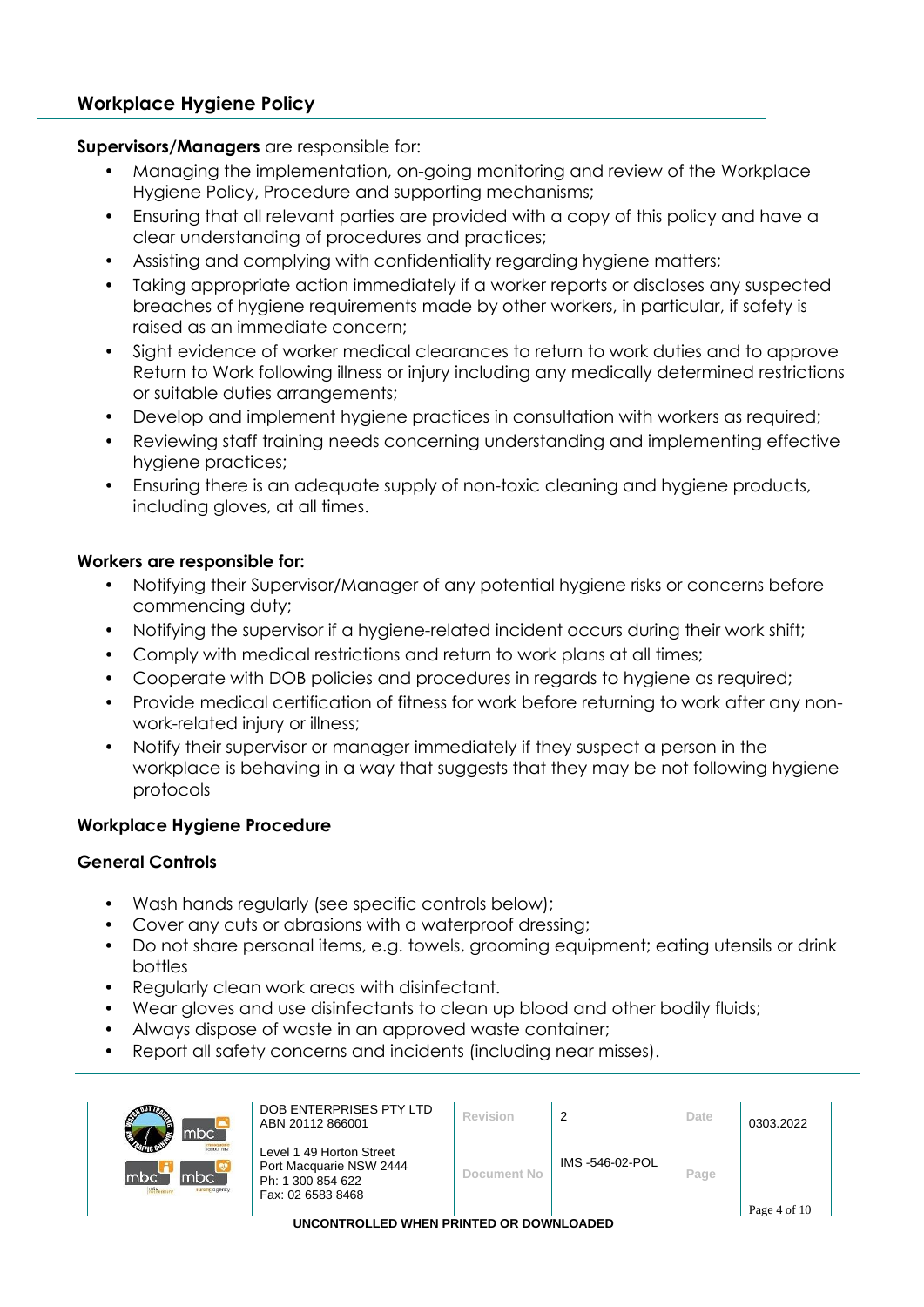#### **Handwashing**

Hand washing is the most effective ways of maintaining good hygiene practices and prevent cross-contamination. Wash hands with soap (from a dispenser or pump pack) and water:

- Before starting work;
- Before eating, drinking or smoking;
- Before and after any contact with people
- After handling any soiled items:
- After using a bathroom or toilet;
- After blowing the nose or coughing into a tissue or other material;
- After working with chemicals;
- When entering a new work environment.

Providing paper towels to dry your hands after washing them is better than using hand dryers because they can dry your hands more thoroughly. If you provide single used paper towels at your workplace, remember:

#### **Use the following method when washing hands:**

- 1. Wet hands;
- 2. Use foaming soap and spread over hands;
- 3. Wash hands for 20 seconds
- 4. Rub hands vigorously as they wash, paying attention to palms, backs of hands, in between fingers and under fingernails;
- 5. Rinse hands thoroughly to remove all suds and germs;
- 6. Pat dry hands with a paper towel and turn the tap off with the paper towel.



| đ<br>mbc`                                                                 | DOB ENTERPRISES PTY LTD<br>ABN 20112 866001                                                   | Revision    | 2              | Date | 0303.2022    |  |  |  |
|---------------------------------------------------------------------------|-----------------------------------------------------------------------------------------------|-------------|----------------|------|--------------|--|--|--|
| <b>Inhour hire</b><br>Imbc <sup>:</sup><br>Imbc`<br><b>TUrsing agency</b> | Level 1 49 Horton Street<br>Port Macquarie NSW 2444<br>Ph: 1 300 854 622<br>Fax: 02 6583 8468 | Document No | IMS-546-02-POL | Page |              |  |  |  |
|                                                                           |                                                                                               |             |                |      | Page 5 of 10 |  |  |  |
| UNCONTROLLED WHEN PRINTED OR DOWNLOADED                                   |                                                                                               |             |                |      |              |  |  |  |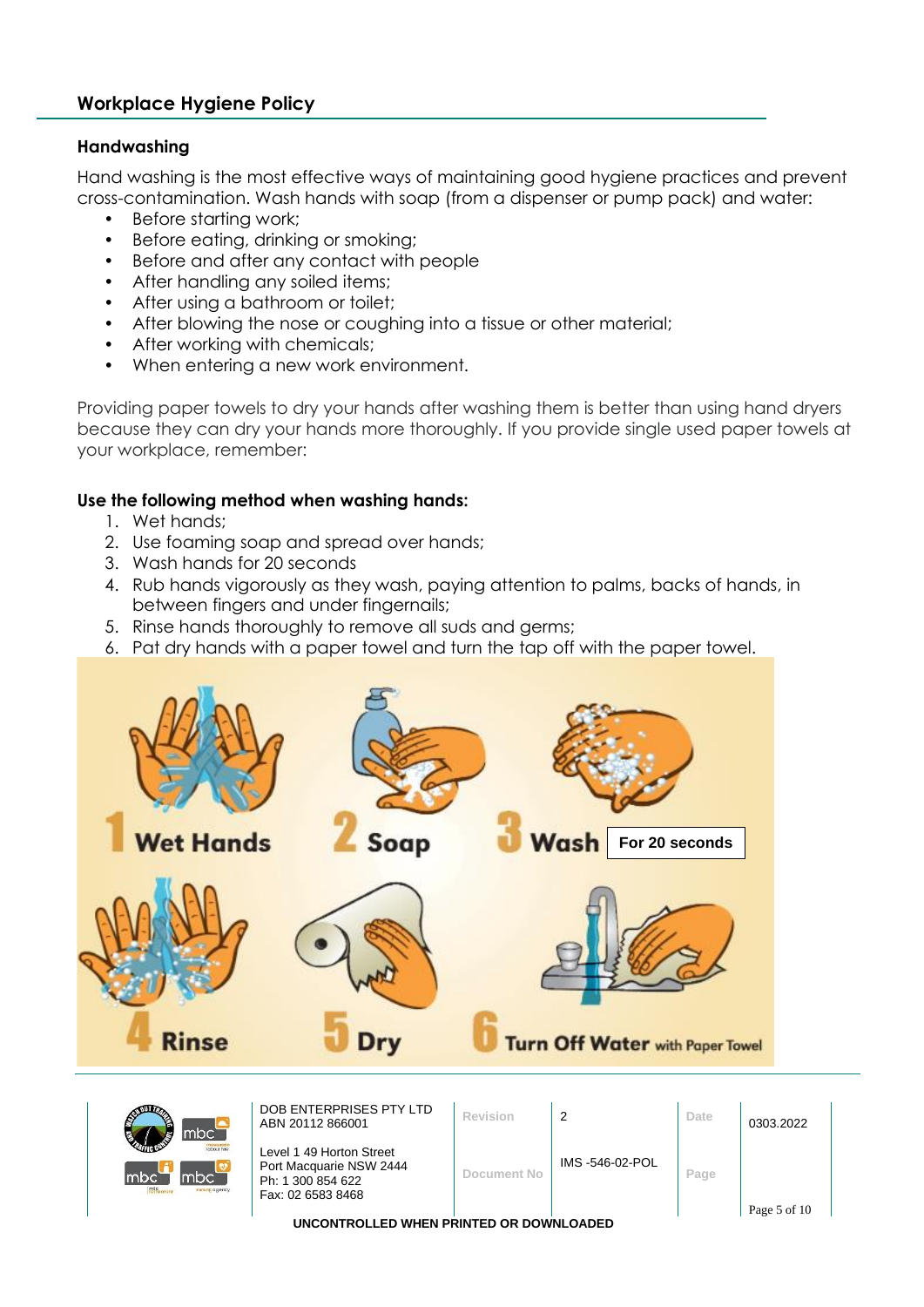#### **General PPE**

#### **Disposable Gloves:**

- Ensure gloves are suitable for use and if punctured, replaced immediately
- Any time something new is touch outside of the work area, gloves must be removed and thrown away, and the handwashing process must be repeated;
- When removing gloves, following the "skin to skin, glove to glove" rules:
- 1. Pinch and hold the **outside** of the glove near the wrist area.
- 2. Peel downwards, away from the wrist, turning the glove inside out.
- 3. Pull the glove away until it is removed from the hand and **hold the inside-out glove with the gloved hand**.
- 4. With your un-gloved hand, slide your finger/s **under the wrist** of the remaining glove, **taking care not to touch the outside of the glove**.
- 5. Again, peel downwards, away from the wrist, turning the glove inside out.
- 6. Continue to pull the glove down and over the inside-out glove being held in your gloved hand.
- 7. This will ensure that both gloves are inside out, one glove enveloped inside the other, with no contaminant on the bare hands.



| mbc <sup>'</sup>                                                    | DOB ENTERPRISES PTY LTD<br>ABN 20112 866001                                                   | Revision    | 2              | Date | 0303.2022    |  |
|---------------------------------------------------------------------|-----------------------------------------------------------------------------------------------|-------------|----------------|------|--------------|--|
| <b>Icloour hire</b><br>lmbc`<br>mbc<br>mte<br><b>TUrsing agency</b> | Level 1 49 Horton Street<br>Port Macquarie NSW 2444<br>Ph: 1 300 854 622<br>Fax: 02 6583 8468 | Document No | IMS-546-02-POL | Page |              |  |
|                                                                     |                                                                                               |             |                |      | Page 6 of 10 |  |
|                                                                     | LINCONTROLLED WHEN PRINTED OR DOWNLOADED.                                                     |             |                |      |              |  |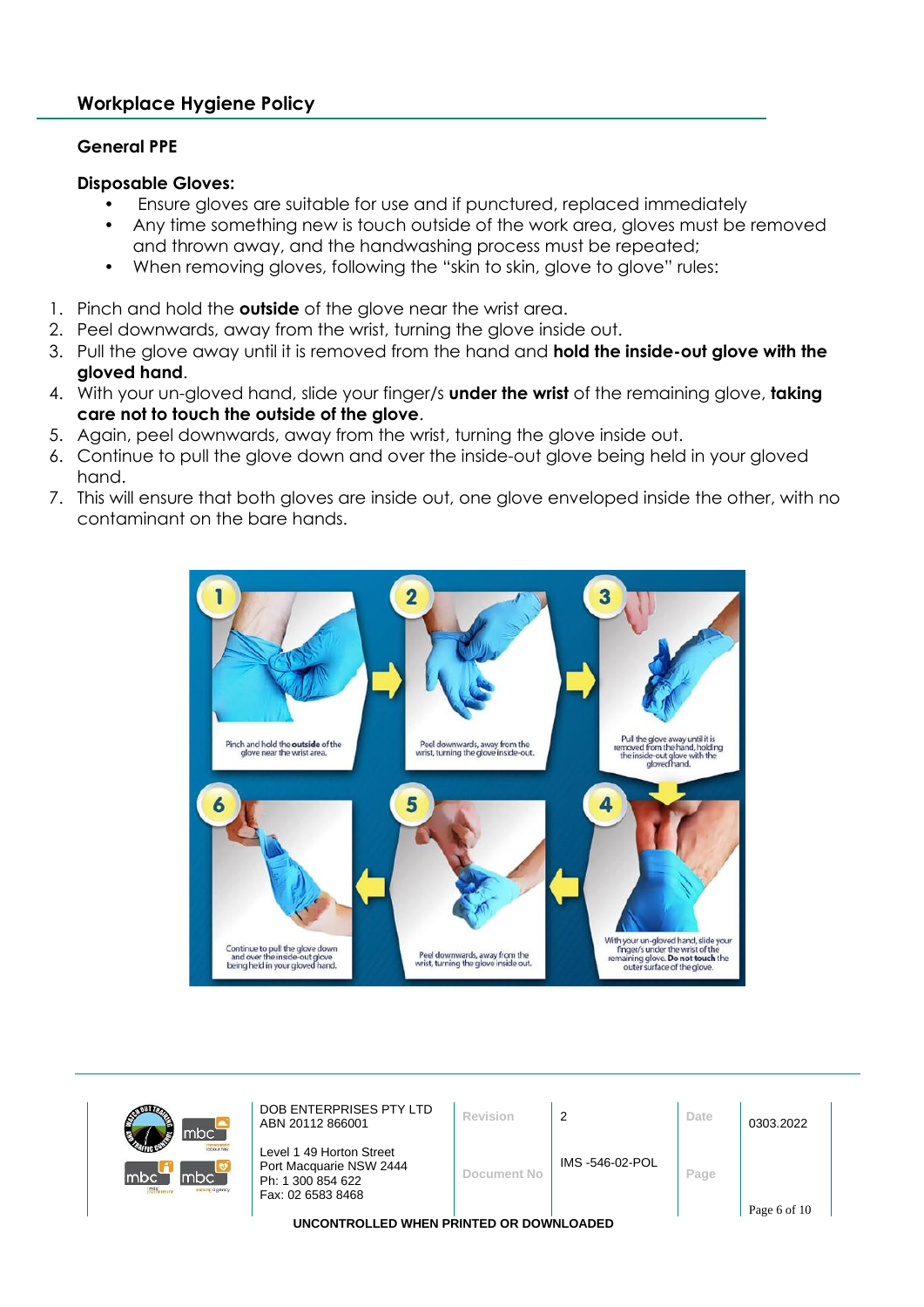#### **Disposable Masks:**

- Ensure masks are suitable for use and if soiled, replaced immediately
- Any time the mask is removed, follow the mask removal process, and repeat handwashing process,

How to put on a face mask

- 1. Clean your hands with soap and water or hand sanitizer before touching the mask.
- 2. Remove a mask from the box and make sure there are no obvious tears or holes in either side of the mask.
- 3. Determine which side of the mask is the top. The side of the mask that has a stiff bendable edge is the top and is meant to mold to the shape of your nose.
- 4. Determine which side of the mask is the front. The coloured side of the mask is usually the front and should face away from you, while the white side touches your face.
- 5. Follow the instructions below for the type of mask you are using.
	- o *Face Mask with Ear loops:* Hold the mask by the ear loops. Place a loop around each ear.
	- o *Face Mask with Ties:* Bring the mask to your nose level and place the ties over the crown of your head and secure with a bow.
	- o *Face Mask with Bands:* Hold the mask in your hand with the nosepiece or top of the mask at fingertips, allowing the headbands to hang freely below hands. Bring the mask to your nose level and pull the top strap over your head so that it rests over the crown of your head. Pull the bottom strap over your head so that it rests at the nape of your neck.
- 6. Mold or pinch the stiff edge to the shape of your nose.
- 7. If using a face mask with ties: Then take the bottom ties, one in each hand, and secure with a bow at the nape of your neck.
- 8. Pull the bottom of the mask over your mouth and chin.

How to remove a face mask

- 1. Clean your hands with soap and water or hand sanitizer before touching the mask. Avoid touching the front of the mask. The front of the mask is contaminated. Only touch the ear loops/ties/band. Follow the instructions below for the type of mask you are using.
- 2. *Face Mask with Ear loops:* Hold both ear loops and gently lift and remove the mask.
- 3. *Face Mask with Ties:* Untie the bottom bow first then untie the top bow and pull the mask away from you as the ties are loosened.

| mbc <sup>'</sup>                                                   | DOB ENTERPRISES PTY LTD<br>ABN 20112 866001                                                   | Revision    | 2               | Date | 0303.2022    |  |
|--------------------------------------------------------------------|-----------------------------------------------------------------------------------------------|-------------|-----------------|------|--------------|--|
| <b>Introur hire</b><br>lmbc <sup>'</sup><br>mbc`<br>sursing agency | Level 1 49 Horton Street<br>Port Macquarie NSW 2444<br>Ph: 1 300 854 622<br>Fax: 02 6583 8468 | Document No | IMS -546-02-POL | Page |              |  |
|                                                                    |                                                                                               |             |                 |      | Page 7 of 10 |  |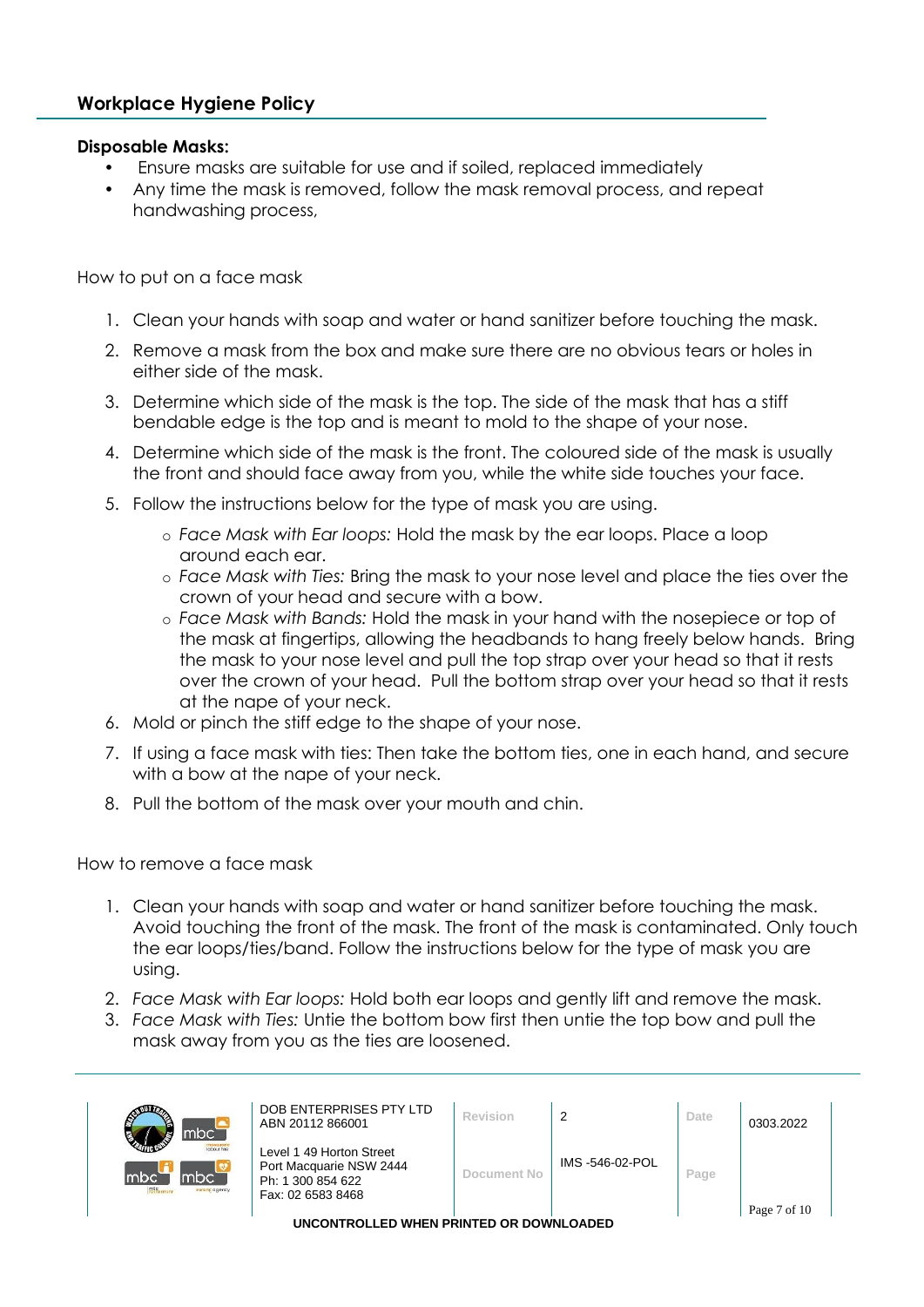- 4. *Face Mask with Bands:* Lift the bottom strap over your head first then pull the top strap over your head.
- 5. Throw the mask in the trash. Clean your hands with soap and water or hand sanitizer.

#### **Airborne Pathogens**

Airborne pathogens can cause inflammation in the nose, throat, sinuses, and the upper airway lungs. The inhalation of these pathogens can affect a person's respiratory and other bodily systems.

- All workers and visitors MUST practise frequent handwashing;
- Practise social distancing at all times, stay at least 1.5m or more away from people;
- Maintain good respiratory (cough) etiquette, i.e. cover the mouth with an elbow and do not cough onto people, objects or into the open air; or where possible use a clean tissue for coughing (and no spitting)
- Avoid touching, kissing, and hugging others if at risk and have no intentional physical contact, for example, shaking hands and patting backs
- Undertake appropriate cleaning and disinfection activities. Ensure frequently touched surfaces are cleaned with a detergent solution;

#### **Coronavirus (COVID-19):**

- All staff and visitors must follow the hygiene controls;
- If any staff member:
	- o Thinks they have been in contact with a person infected with COVID-19; or
	- Has been informed by a medical professional that they have the virus, they must;
- Isolate themselves at home and not come to work until Public Health officers advise that it is safe to return to normal activities. This will normally be one day after symptoms end;
- Where working from home is available as an option during this forced isolation, every effort will be made to assist staff with work equipment as is practicable.

#### **Cleaning and Sanitising Surfaces**

- During all hours of operation, visually, and physically inspect surfaces to ensure that the surfaces are clean.
- Wash, and sanitise high traffic surfaces such as sinks, tables, equipment (computers, scanners, printers, doorknobs, light switches, and utensils.

#### **Social distancing**

- During all hours of operation staff and visitors MUST practice social distancing
- Social distancing includes ways to stop or slow the spread of infectious diseases.
- It means less contact between you and other people.

| ABN 20112 866001<br>mbc`                                                                                | DOB ENTERPRISES PTY LTD                             | Revision    | 2              | Date | 0303.2022 |  |
|---------------------------------------------------------------------------------------------------------|-----------------------------------------------------|-------------|----------------|------|-----------|--|
| <b>Icloour hire</b><br>Imbc`<br>Imbc<br>Ph: 1 300 854 622<br>mte<br>sursing agency<br>Fax: 02 6583 8468 | Level 1 49 Horton Street<br>Port Macquarie NSW 2444 | Document No | IMS-546-02-POL | Page |           |  |
| Page 8 of 10<br>UNCONTROLLED WHEN PRINTED OR DOWNLOADED                                                 |                                                     |             |                |      |           |  |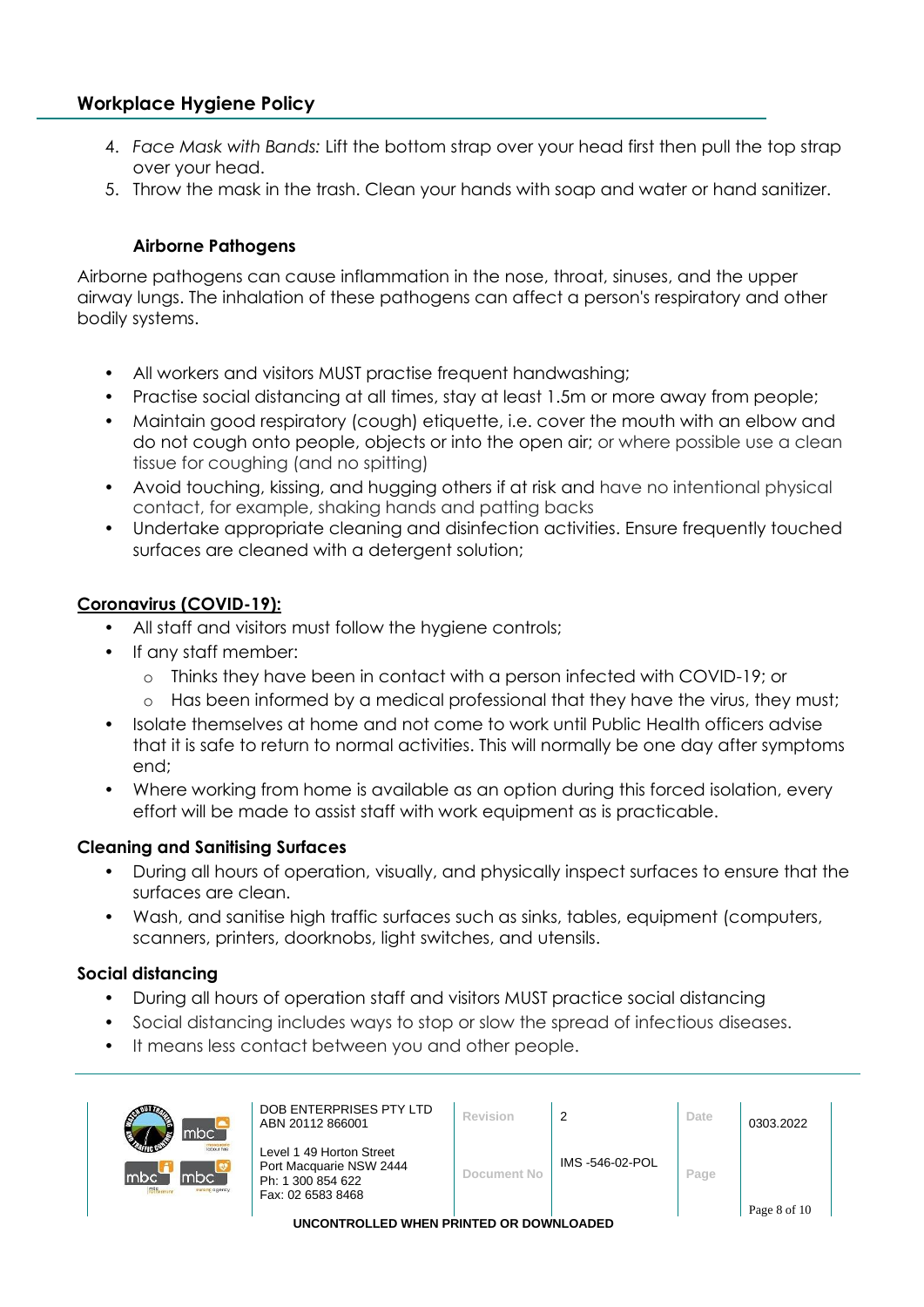- Do not shake hands, hug or kiss as a greeting.
- Keep 1.5 metres between yourself and other people
- Wash, and sanitise your hands often

#### **Note:**

Due to DOB having a Nursing division, and the risk COVID 19 has to the aged and other vulnerable community members:

- If you have any flu like symptoms or suspect you might have the flu, you may NOT attend the office without medical clearance.

If you knowingly attend any office with symptoms, you can and will be held criminally liable.

| đ<br>mbc`                           | DOB ENTERPRISES PTY LTD<br>ABN 20112 866001                              | Revision    |                | Date | 0303.2022    |
|-------------------------------------|--------------------------------------------------------------------------|-------------|----------------|------|--------------|
| <b>Iclocur hine</b><br>mbc`<br>Imbo | Level 1 49 Horton Street<br>Port Macquarie NSW 2444<br>Ph: 1 300 854 622 | Document No | IMS-546-02-POL | Page |              |
| sursing agency                      | Fax: 02 6583 8468<br>UNCONTROLLED WHEN PRINTED OR DOWNLOADED             |             |                |      | Page 9 of 10 |